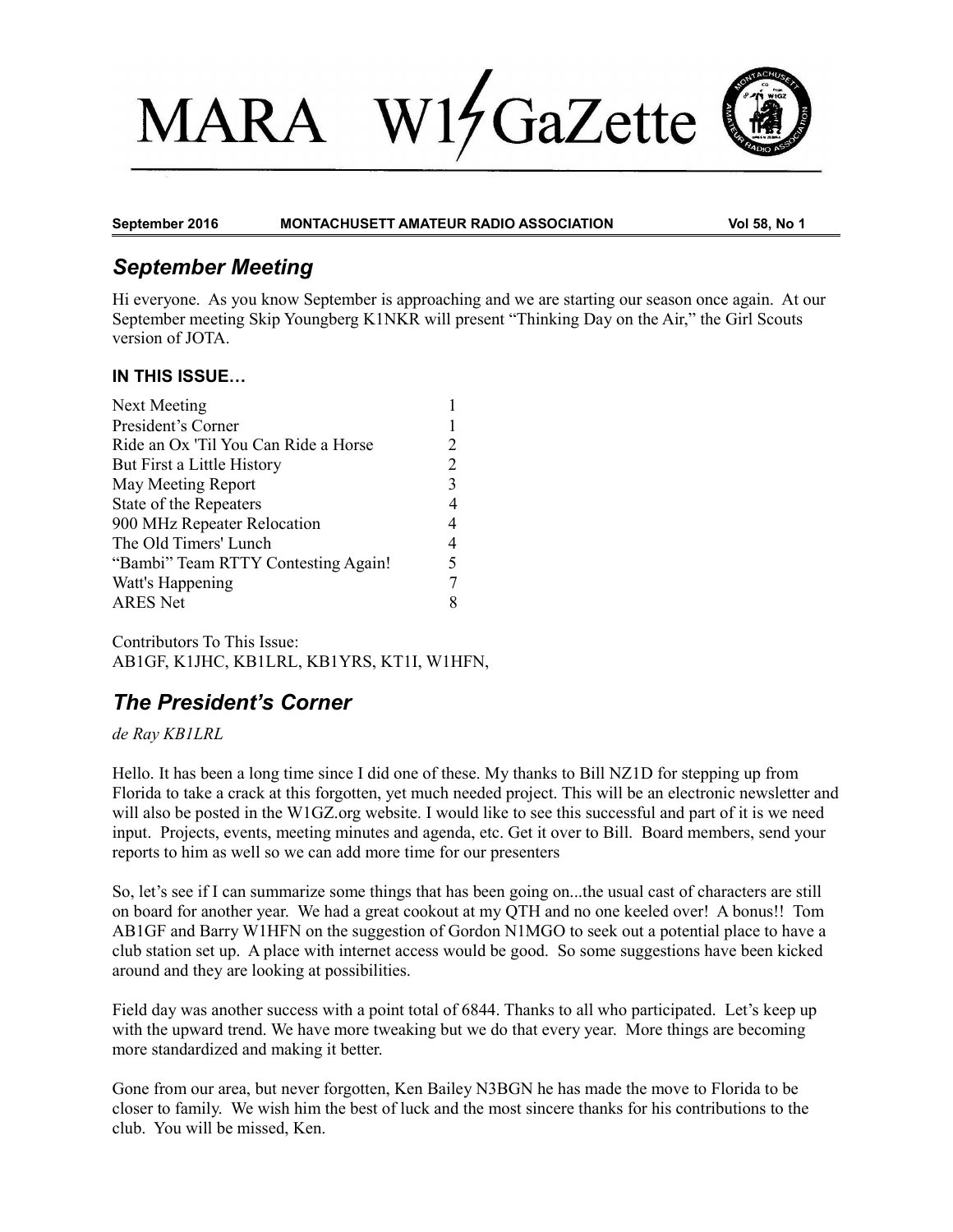The repeaters seem to be doing good with the support from Paul, KD1YH and Tom, AB1GF. We are looking at getting a new controller and we are moving the 900 MHz repeater to Burbank as well (see the state of the repeaters later).

Now that the Airport Diner has departed from the Fitchburg Airport, Tom K1JHC and Barry W1HFN have been busily looking for a new spot for the monthly Old Timers' lunch, which meets on the first Wednesday of the month.

September kicks off the new year with our guest from NVARC Skip Youngberg who is going to present "Thinking Day on the Air", which is the Girl Scouts version of JOTA and it has been gaining in popularity. The meeting is September 14th at the Lunenburg Public Library. I have been looking to alternatives for the meetings as speakers are virtually non-existent. I consider myself quite lucky as I have been able to keep the meeting moving along, but it cannot hold out for long. If there is anyone walking around Boxboro or Near-Fest and comes across someone that has something of interest, invite them.

Just remember, everyone, you are the catalyst for the club. Don't assume when something comes up that "someone else will do it." Step up! Be active! Let's drown out the crickets that we seem to hear too often. There are a couple of nearby clubs out there that at times have 50 members in attendance. Why? They are active.

Don't forget Boxboro is Sept 9 and 10 and NEAR-fest is October 14 and 15. That's all for now. Let's get this year off to a great start!

# *Ride an Ox 'Til You Can Ride a Horse.*

*de Bill NZ1D*

Welcome to the resurrection of the W1/GaZette (been dead longer than Lazarus, the last issue having been published in January 2015). This attempt may not be as stylish as previous issues, but thanks to an all-expenses-paid tour of the Far East many years ago courtesy of the USAF, I learned an old Japanese proverb, "uma ni norumade, ushi ni nore" -- which roughly translates to the saying in the heading above. The newsletter may not be a "horse" but perhaps at least it can be an "ox."

If our new attempt at the newsletter is successful, we will have six channels for club "news" - the web page, which is typically "static", the official public group FB page, the community FB page, the newsletter, the Sunday morning ARES net, and of course the monthly meeting. As we progress, the challenges will be how do we integrate this into an integral informational "package"; i.e., what are the reasons/purposes of each medium, how much if any redundancy should exist between them,.which one or more will be the "go to" place for what club information, etc. We are communicators after all.

#### **But first a little history**

A hundred years ago this year 20-year-old Howard Cosman, 1ENE, started a wireless telegraphy class for 16 students at the Fitchburg YMCA. A few miles away, in Cambridge, teen-age Nestor Stolba, only recently having moved from Fitchburg, received call sign 1GY. He would later return to the city and co-found our present club. Meanwhile, George Starkey, an electrician, arrived in town from New Brunswick via Manchester, NH and brought with him his own interest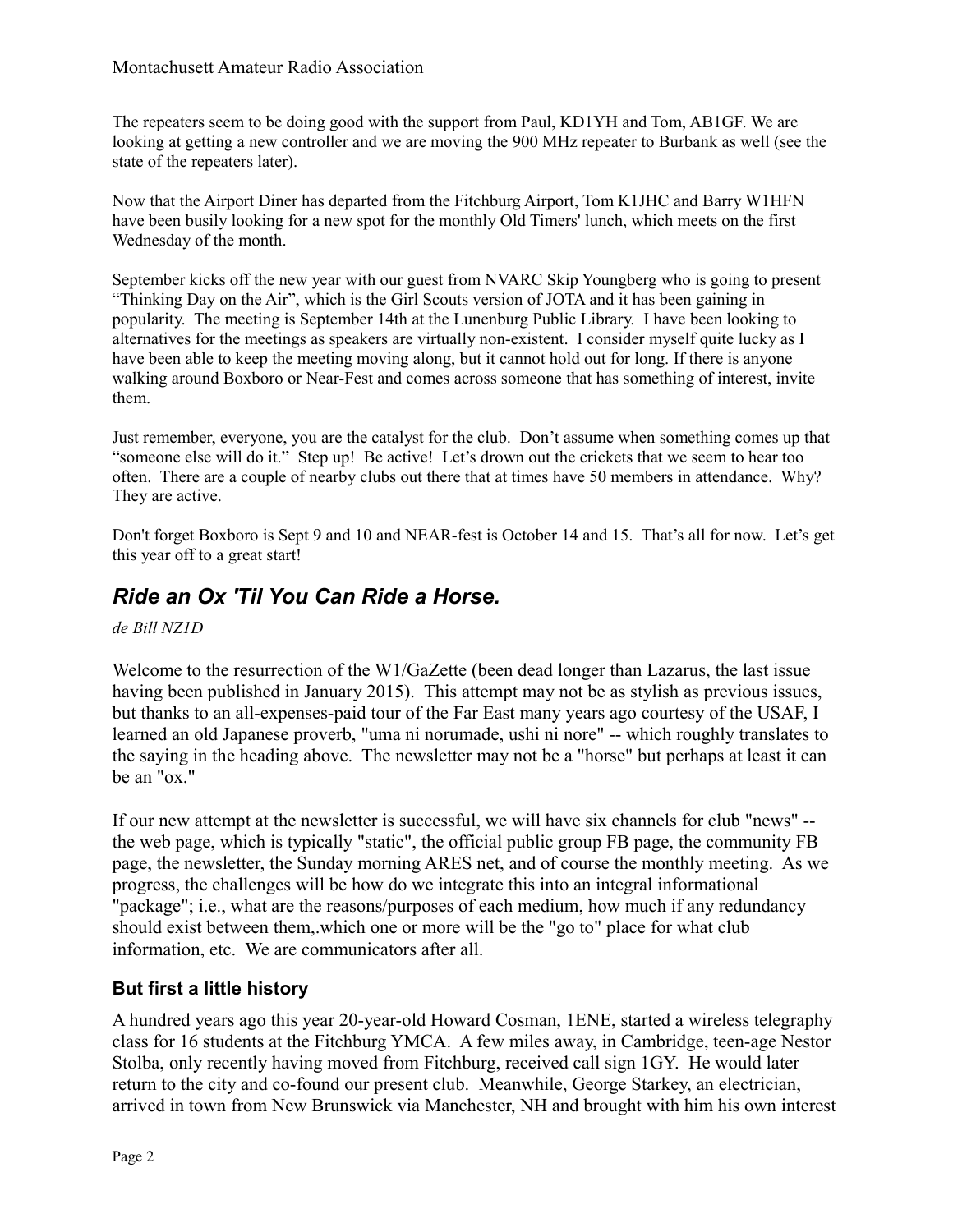.

in Amateur Radio. In Lawrence, mechanic and draftsman Arthur Stansfield became the first 1GZ and Arlington teacher and airplane enthusiast Willis C. Brown received 1NX. The following year, our entry into the First World War stopped all Amateur Radio activity.

At the end of the war Starkey and others formed the Worcester North Radio Association on Water Street and received club call letters 1BBN with Cosman, then 1CBM (ex 1ENE) as trustee. The club also later sponsored the Fitchburg Boy Scouts who received 1CV (Cosman, now a Boy Scout leader, again as trustee).

Several years later the path of our club call letter suffix "1GZ" went to Willis Brown (ex 1NX) and when the Federal Radio Commission added the "W" in 1928, he became W1GZ. He would be the last to hold the call until Stolba (ex 1KU, 1GY, 1ABF, 1AXF). received it in 1948. Shortly after Stolba's death in 1951, the FCC assigned W1GZ to the club.

### *May Meeting, Treasurer's Report*

*de Bruce Wilbur KB1YRS, MARA Secretary* 

Mara minutes, May 11, 2016 (The business portion of the June MARA meeting was suspended to concentrate on Field Day planning).

#### **Meeting called to order**: 7:30 PM

**Attendees:** Ray KB1LRL, Tom AB1GF, Greg WA1JXR, Maria KB1DRM, Marian AA1VU, John KK1X, Craig KC1ETB, Gordon N1MGO, Gary K1YTS, Paul KD1YH, Barry W1HFN, Erik W1QED, Tom K1JHC, Bruce KB1YRS, Tim W0TJP, Dan K1RAU, Mickey WI1Y, Tom NE1R, Bill KC1EWJ, and Ken N3BGN.

**Treasurer Report:** General business suspended for meeting .

**Current Business:** 2m repeater is repaired. A kink in the hard line was causing a short. Tom AB1GF and Paul KD1YH remove damaged section.

**There are some upcoming Events in June :** ARRL Field Day 2016

**Members:** Dues are due in June. Please pay at the June meeting.

**General Discussion:** A raffle was run for a New Kershaw Knife donated by Bruce KB1YRS \$33.00 was collected for the treasury, and Tom AB1GF was the lucky winner.

Ray KB1LRL brought an idea for a new project: build a club station. Gordon N1MGO offered to donate a new radio for the station. We need to look at the possibility of finding a location, and possibly a trailer to build into a station. Barry W1HFN, and Tom AB1GF have volunteered to look for possible sites.

June is Election month. Please consider giving your time to the club, and running for office!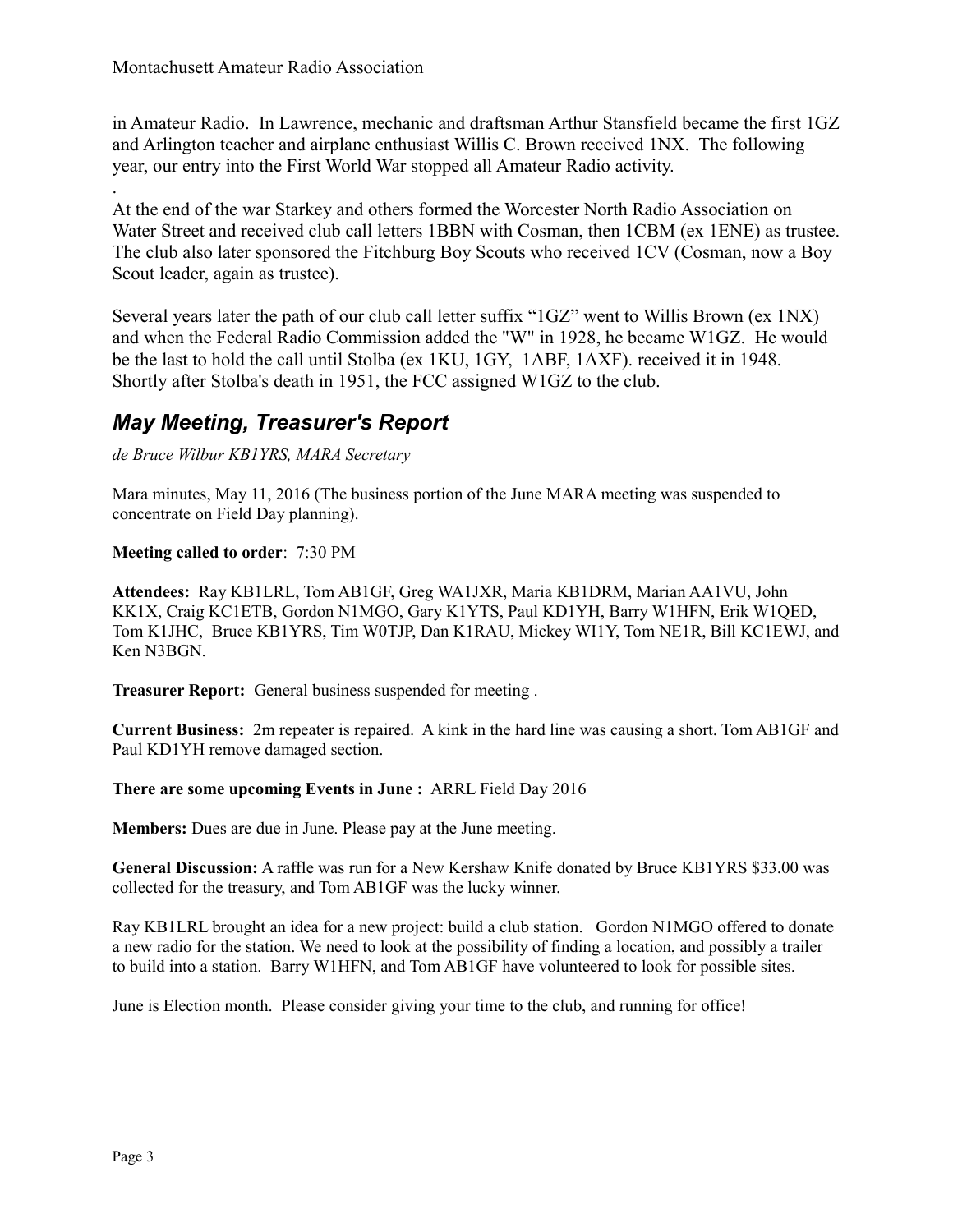**Meeting Presentation:** Tom Carrigan NE1R: Radio Propagation. Tom gave an excellent presentation on radio waves, angle of incidence, ground-wave, sky-wave, and the effects of the sun and sunspots.

#### **Meeting end called:** 9:00 PM

### *State of the Repeaters*

*de Tom AB1GF* 

Paul KD1YH and AB1GF spent a Saturday at the repeater site. 145.45 output was down to 6 watts, Paul adjusted the PA up to 25 watts into the "cans", which have about 3db loss. With 65' of ldf4-50a feed line, we end up with 12.5 watts going to the antenna, a Diamond X700HNA, which provides a 9.3db gain.

I removed the 70 cm antenna and added a duplexer so the main antenna (dual-band) will be also used for the 70 cm receive/control link. On 224.340 the feed line was 9913 and I switched it to 65' of ldf4-50a. The output is 2 watts into the "cans" and 11 watts out to the antenna.

The Installation of the 900 MHz repeater is currently a work-in-progress (see "900 MHz Repeater Relocation" below).

### *900 MHz Repeater Relocation*

*de Barry W1HFN*

Several weeks ago, Tom AB1GF, Gary K1YTS and I met at the Alpine Hill repeater site. The plan was to remove the Motorola MSF-5000 900 MHz repeater and relocate it to the W1GZ repeater site. After much fumbling around trying to get the gate unlocked (confusion about which lock used which combination) we gained entry. We managed to get the incredibly top-heavy repeater onto a two-wheeler, out of the shipping container-cum-repeater shack and across a long distance of rocky ground to the tailgate of Gary's pick-up. Then the fun began. Did I mention it was top-heavy? Total weight I would guess is around 150 pounds, 149 pounds of which are at the top. After much exertion we managed to get it on the truck.

We then proceeded to Burbank Hospital where more help in the form of Jim, AD1L arrived. Good thing, as we now had to negotiate four flights of stairs. The stairs were a real test of stamina; we were all quite exhausted when we finally rolled through the door to the site. We then unloaded the rig onto the floor and slid it into its new home. We still need to install the antenna which Tom sourced for FREE from N1AXP. We have not powered up the rig, as we need the antenna and feed line connected, plus a way to measure the forward and reflected power. My hope is to acquire a 250W 900MHz slug for a Bird 43 to expedite the power measurements.

Many thanks to Gary, Tom and Jim for their help

### *The Old Timers' Lunch*

#### *de Tom K1JHC*

The Old Timers' meet for lunch on the first Wednesday of each Month. Until recently, we had been going to the Airport Diner but it closed July 31. Last month we met at the Summer Street Café, which was sort of cramped (waitress had to "sidle" between tables!). Now the Airport Diner's former owner-manager Steve has made an arrangement with Mario's on Hamilton St and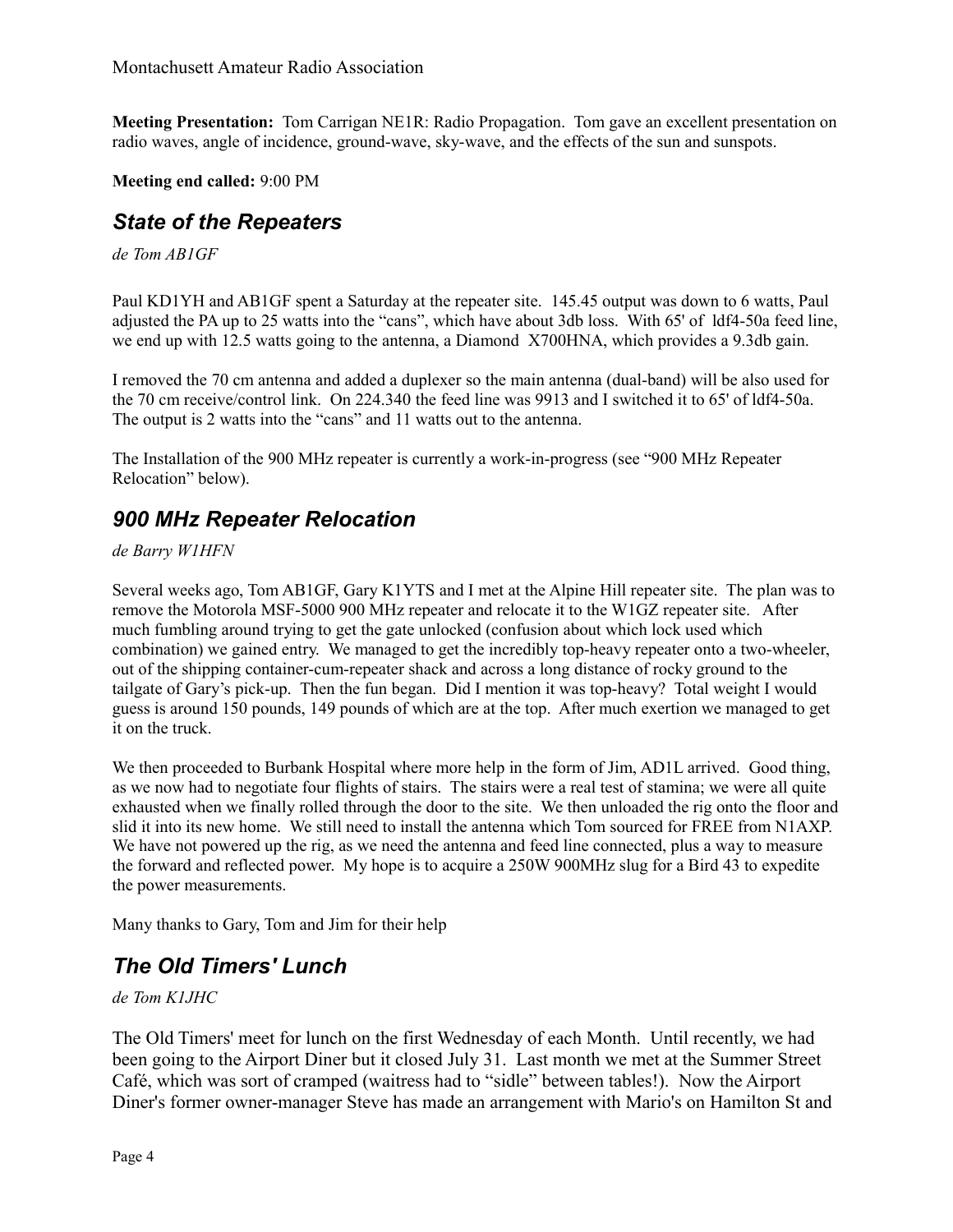he hoped to ready for us to meet on Wednesday 7 September at 12 Noon.

*[Breaking News! As of this writing, it looks like the new place will not be ready until later than hoped for, so Denny's may be the fallback, Ed.]* 

### *"Bambi" Team RTTY Contesting Again!*

*de Charlie KT1I*

As some of you may know Gordon N1MGO, myself and others have operated the NAQP RTTY contest from Vermont many times. Unfortunately, the hunting camp near Rutland is no longer available.

So what to do? Thoughts of some sort of a portable operation in a campground? Luckily, my son Dave WN1E put us in touch with David AA1YW who just happened to have a second home just over the border in VT. I want to thank him again for his kind hospitality for the "Bambi" group. His nice house was all we could have asked for. We even got David going as an operator in the contest! Also thanks to Pauline KB1JXJ for providing lots of food to keep us going.

Details of the contest:

Operators: Gordon N1MGO, Ray KB1LRL, David AA1YW, and myself., KT1I

Time: The whole 12 hours, 2PM to 2AM. Starting Saturday June 16.

Rigs: Elecraft K3, Icom 756 Pro II

Antennas: KT33 Tribander and 40 M and 80M dipoles that we installed.

#### Results:

|       | Band | QSOs | Mults    |                    |
|-------|------|------|----------|--------------------|
|       | 80   | 103  | 24       |                    |
|       | 40   | 271  | 48       |                    |
|       | 20   | 263  | 41       |                    |
|       | 15   | 30   | 17       |                    |
|       | 10   | 0    | $\theta$ |                    |
|       |      |      |          |                    |
| Total |      | b6.  | 130      | Total Score 86,710 |

Comments: 10 M was dead from the start, 15 M died out mid-afternoon. 40M beat out 20 M and 40M and 80M were going strong at the end. We operated from the porch and didn't even get wet during the evening rainstorm. All the equipment worked fine. Hopefully we will be able to use this site again in the future. MARA does have a small contingent who enjoy contesting. We will be doing several more contests through the Winter. We are always looking for and willing to train new operators. If you are Interested, get in touch with Gordon, Ray or myself.

### *The MARA W1/GaZette*

is published by the Montachusett Amateur Radio Association just prior to the monthly meeting. The newsletter is distributed free to members and friends of Amateur Radio. Contents copyright © 2016, MARA. Permission to use in other Amateur Radio publications with credit to MARA is hereby granted.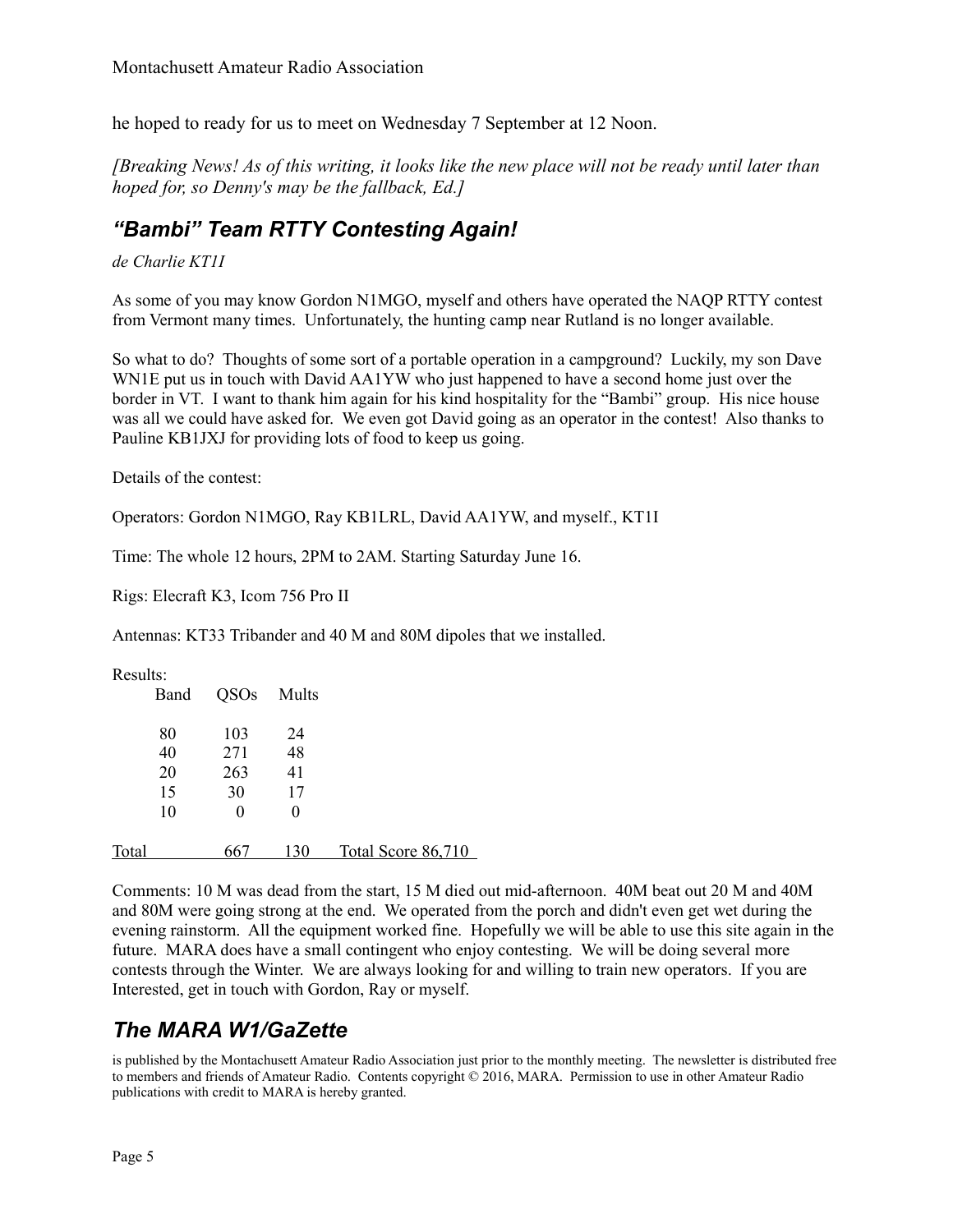The deadline for materials to appear in the W1/GaZette is noon on the Sunday before the first Wednesday of the month.

#### **NEWSLETTER STAFF:**

Editors: Bill Wornham NZ1D, 352-751-4682 nz1d@arrl.net Webmaster: Paul Upham KD1YH

#### **MEMBERSHIP INFORMATION:**

Club Secretary: Bruce Wilbur KB1YRS Annual Dues: Regular \$25 Family \$30 Fixed income \$15 Meetings: 2nd Wednesday, 7:30pm September to June Mailing address: MARA PO Box 95 Leominster, MA 01453 Web site: http://www.w1gz.org/

#### **OFFICERS:**

Ray Lajoie, KB1LRL President, rplajoie@comcast.net Tom Antil, AB1GF Vice President, thantil@comcast.net Bruce Wilber, KB1YRS Secretary, bruce.k.wilbur@verizon.net Gordon LaPoint, N1MGO Treasurer, n1mgo@arrl.net Charlie Cayen, KT1I Trustee, kt1i@arrl.net

MARA owns and operates the W1GZ repeater on 145.45 (CTCSS 74.4) located in Fitchburg. IRLP node 8433, Echolink node 688832



*The Three Amigos (144, 220, and 900 MHz) repeater ERP calculators. AB1GF photo.*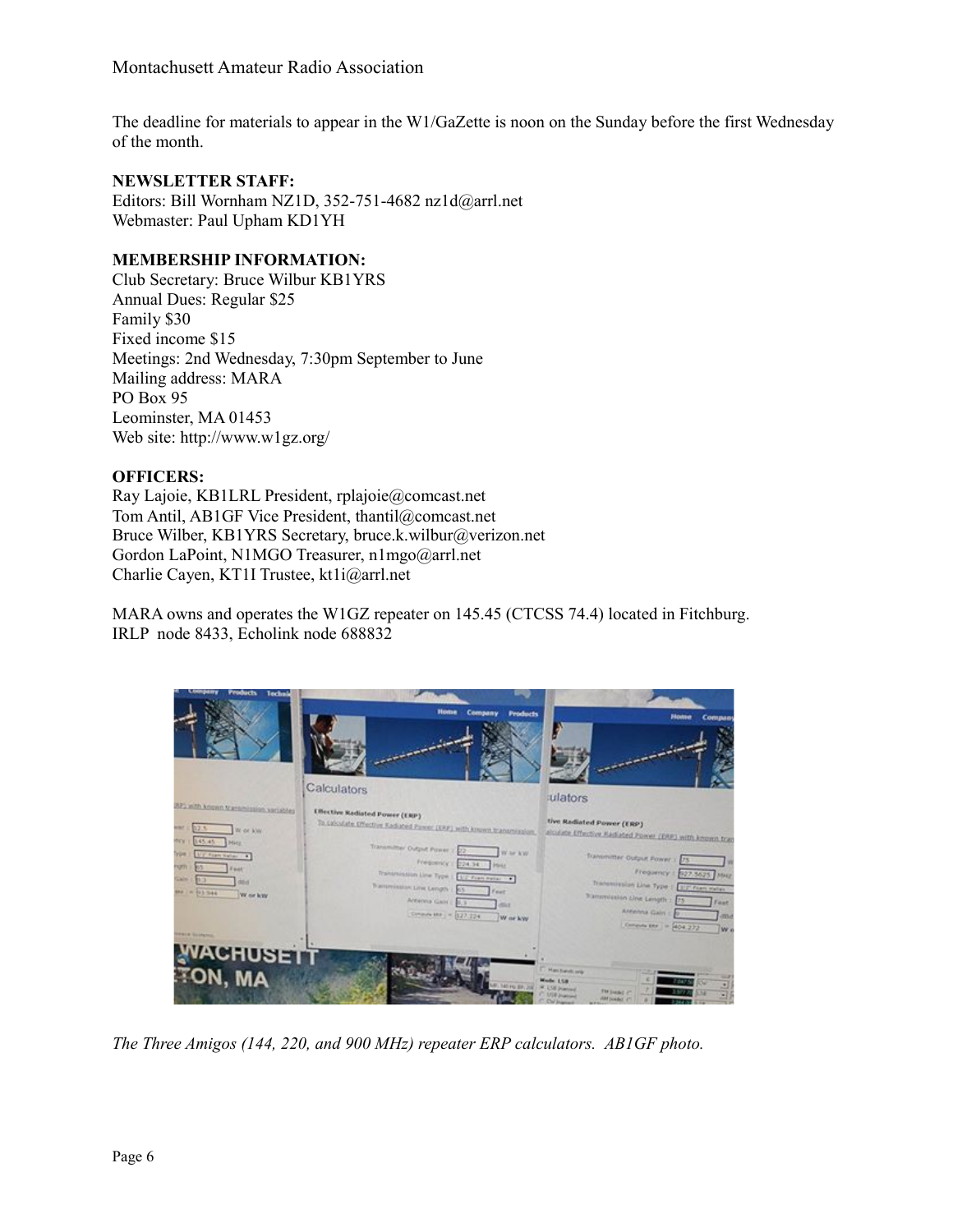

*Commemorating 65 Years of Public Service. Fitchburg's Mayor Stephen DiNatale presented the above citation of appreciation to MARA recognizing the group's 65 years of public service. AB1GF photo.*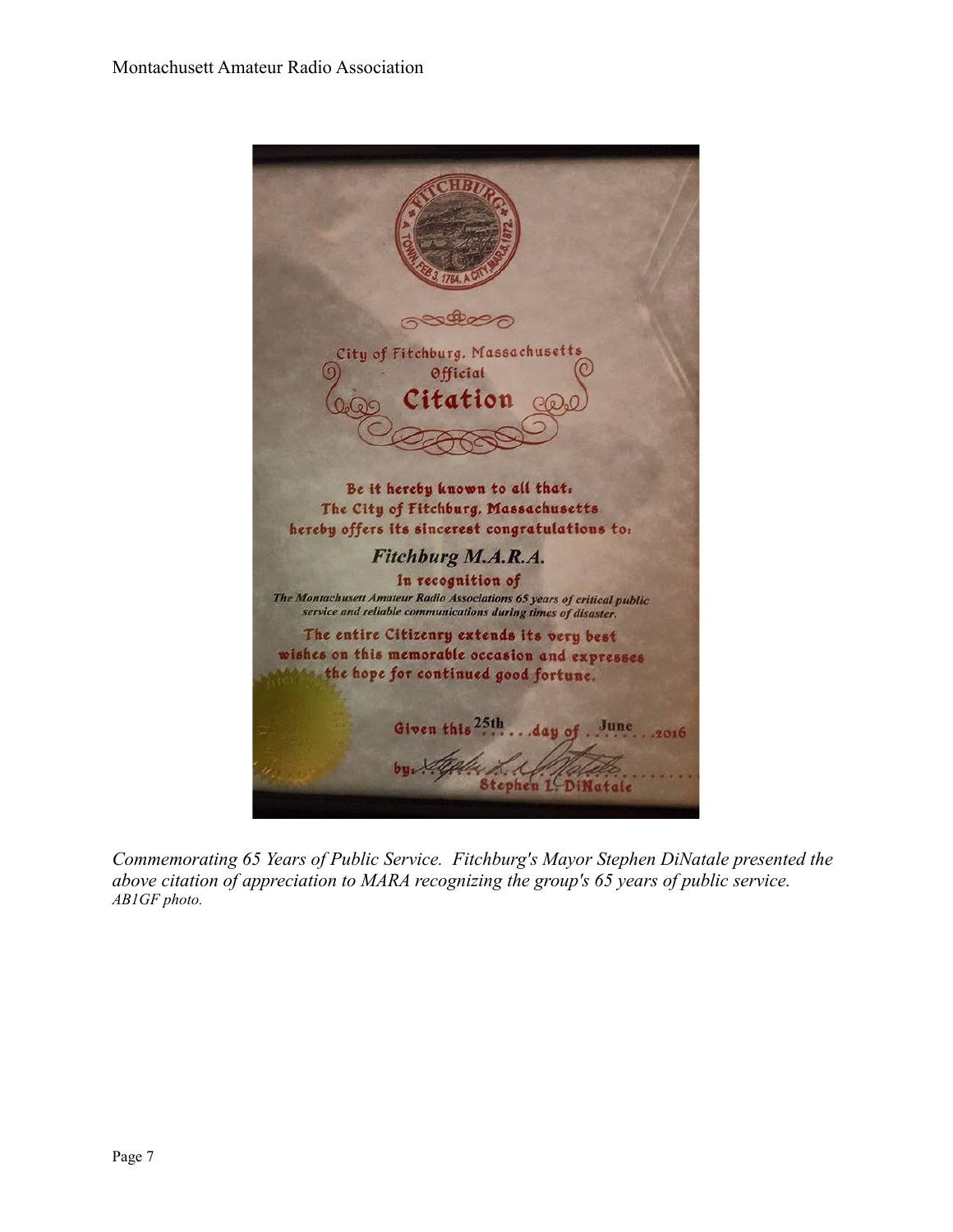### *WATT'S HAPPENING*

**Sundays, 0800 local 5330.5** (ch 1) USB Western Mass Emergency 60M Net Alternate frequencies are 5346.5 (ch 2), 5366.5 (ch 3), 5371.5 (ch 4), and 5403.5 (ch 5).

**Sundays, 0830 local 3937**

Western Mass Emergency Net. Alternate frequency is 3942 in case of QRN, QRM, or frequency in-use. Also a good idea to scan up and down 10kHz if you cannot find the net.

**Sundays, 0900 local 145.45-** Montachusett Emergency Net

**Tuesdays, 1930 local 145.37-** WMEN Templeton Emergency Net

**Wednesdays, 1900 local 145.37-** Gardner/Templeton Emergency Net

**Nightly, 2100 local 146.97-** Central Mass Traffic Net

**First Monday, 1900 local 3943, 7245** RACES Net

Tuesday, Thursday, Saturday, 1800 local 3978

Western Mass/RI Phone Net

September 9, 10, 11, Boxboro, MA New England Division Convention, Holiday Inn Boxboro Woods

October 14, 15, **Deerfield, NH** NEAR-Fest XX, Deerfield Fairgrounds

# *Sunday ARES Net Visitor*

Most of us by now know that the Montachusett Emergency Net or MEN serves mostly north central Massachusetts as the local communications focal point for local ARES members and others interested in emergency communications. However, with Echolink and IRLP you never know who will check into the Sunday net or where they may be at that time. We have our RF and VoIP "regulars" of course, but on Sunday, August 28, we had a surprise visitor when Bill, K2GFY checked in the "hard way" – via RF from Waterford, NJ.